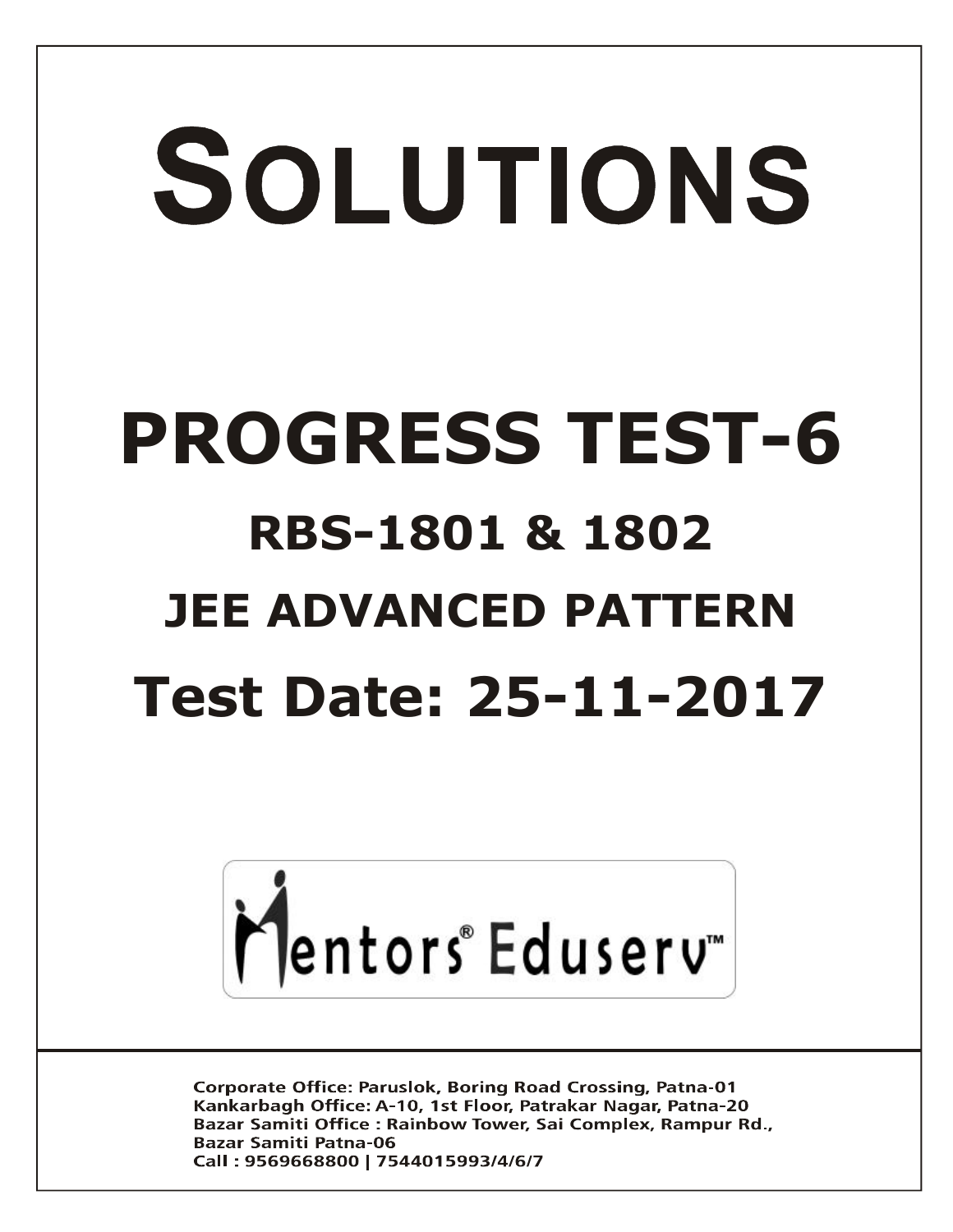## **PT-VI (Adv) RBS-1801 & 1802\_25.11.2017 [ 1 ]**

## **PHYSICS**.

- **1.** In the direction of electric field potential decreases.
	- If  $a > b$   $V_B > V_A$  $a = b$   $V_B = V_A$  $a < b$   $V_A > V_B$ **(B) (C) (D)**
- **2. (A), (B) and (C)**

From Gauss Law

 $\Phi = \oint E \, dS = \frac{4 \text{ encl}}{\epsilon_0}$ 0  $E.dS = \frac{q_{\text{enclosed}}}{q_{\text{enclosed}}}$  $Q_1$ S

It is obvious from Gauss Law that if  $Q_1$  changes,  $E$  and  $\phi$  both will change. So, choice (A) is correct.

 $Q_{2}$ 

If *Q*<sup>2</sup> changes, charge enclosed by Gaussian surface *S* will not change so will not change. But electric field at point under consideration is net electric field due to charges present inside and outside the surface. So *E* will change, hence choice (B) is correct.

If  $Q_1 = 0$  then charge enclosed by Gaussian surface is zero so flux  $\phi$  will be zero. But *E* can persist due to charge *Q*2. So, choice (C) is correct.

Choice (D) is wrong. Since charge enclosed by Gaussian surface is Q1 (which is non-zero) so flux

is non-zero. Flux has been defined as  $\phi = \int E.dS = \frac{7 \text{ } e^2 E}{\mathcal{E}}$  $\boldsymbol{0}$  $=\frac{q_{\mathit{enclosed}}}{q_{\mathit{enclosed}}}$ 

If  $\phi \neq 0$  then *E* must be non-zero.

- **3.** Area of *a vs x* gives 2  $\frac{v^2 - u^2}{2}$   $\Rightarrow$  Velocity at *x* = 4m is 4 $\sqrt{11}$  m/s
	- As  $W_{Conservation} = -\Delta u$  also  $\Delta KE = W_{Conservation} + W_{External}$

$$
\therefore (A), (B), (C), (D)
$$

**4.**  $5mu = 2mv - mu$ 

 $v = 3u$ 

**Mentors Eduserv: Parus Lok Complex, Boring Road Crossing, Patna-1 Helpline No. : 9569668800 | 7544015993/4/6/7**

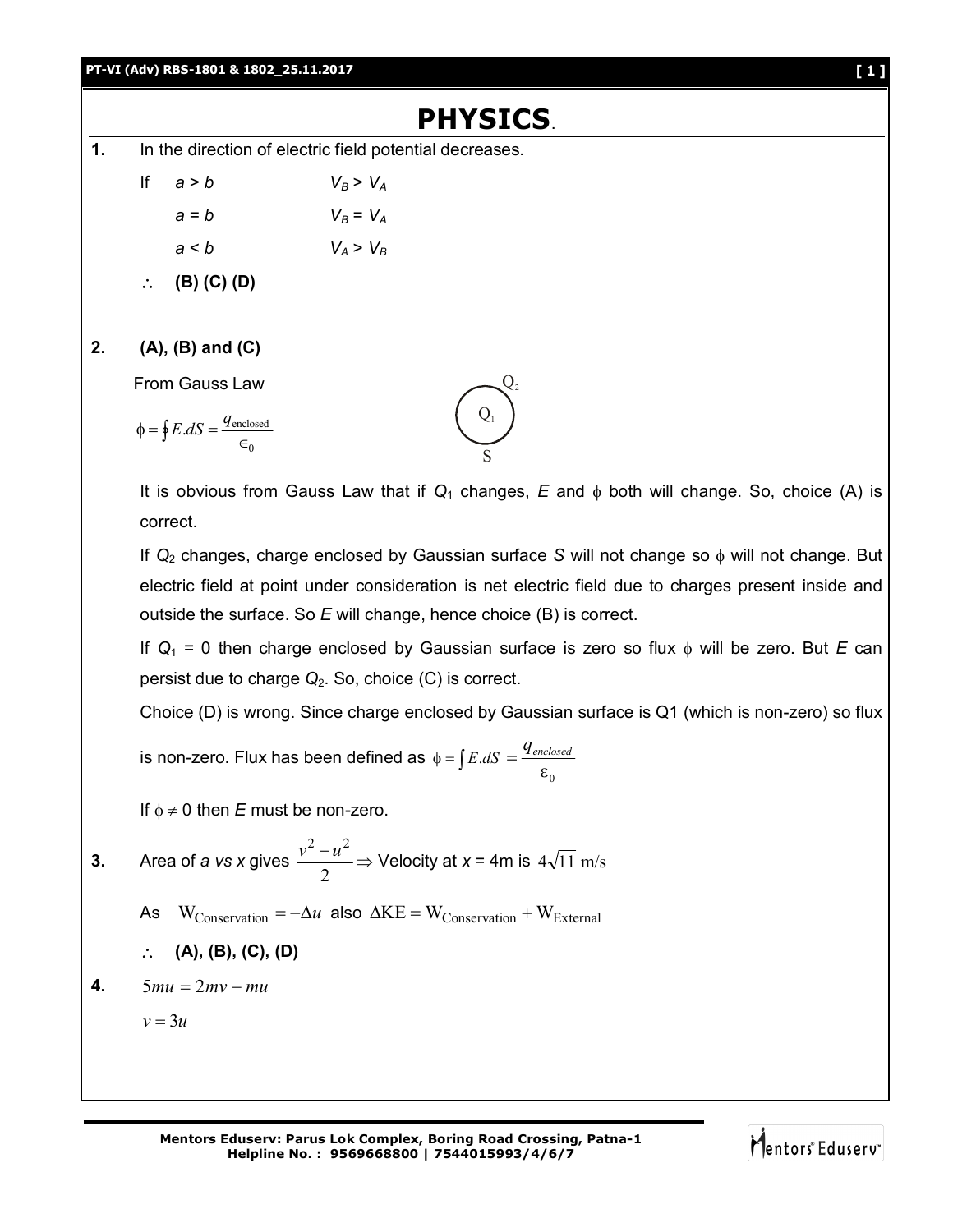## **[ 2 ] PT-VI (Adv) RBS-1801 & 1802\_25.11.2017**

$$
\frac{P}{\phi} = \frac{Q}{m} - 5u
$$
\n
$$
\frac{P}{m} - \frac{Q}{m}
$$
\n
$$
\frac{1}{2}m(5u)^2 + W = \frac{1}{2}mu^2 + \frac{1}{2} \times 2mv^2
$$
\n
$$
W = -3mu^2
$$
\n∴ **(B) and (D)**\n5. Friction maximum = 24 N\nSo net applied force on *P* is less than *f*<sub>max</sub>.  
\nHence acceleration is zero and *T<sub>A</sub>* = 20 N, *T<sub>B</sub>* = 40 N\nContext force =  $\sqrt{N^2 + (f)^2} = \sqrt{(40)^2 + (20)^2} = 20\sqrt{5}$  N (g = 10m/s<sup>2</sup>)\n∴ **(A) (B) (C) and (D)**\n6. For maxima path difference = *n* λ\nIf *d* = path difference between waves reaching point O = 7 λ\nO will be maxima.\nFor *d* = λ only one maxima at O is possible, the screen being finite.\n∴ **(A)**, **(B)**, **(C)** and **(D)**\n7. Upper part of lens *L<sub>3</sub>* behaves as lens *L<sub>1</sub>* and lower part of lens *L<sub>3</sub>* behaves as lens *L<sub>2</sub>*.  
\n∴ **(C) and (D)**\n8.  $\vec{v}_{AB} = \vec{v}_A - \vec{v}_B = \vec{v}_B + 2\vec{v}_B$ \n
$$
\frac{\sin A}{\cos B} = \frac{2V}{\cos B} = \frac{2V}{\cos B} = \frac{2V}{\cos B} = \frac{2V}{\cos B} = \frac{2V}{\cos B}
$$
\n
$$
\frac{P}{\cos B} = \frac{d}{\cos B} = \frac{2d}{\cos B}
$$
\n∴ **(A) and (B)**

Mentors Eduserv<sup>-</sup>

*N*

*x*

 $\overline{(d,0)}$ 

*R*min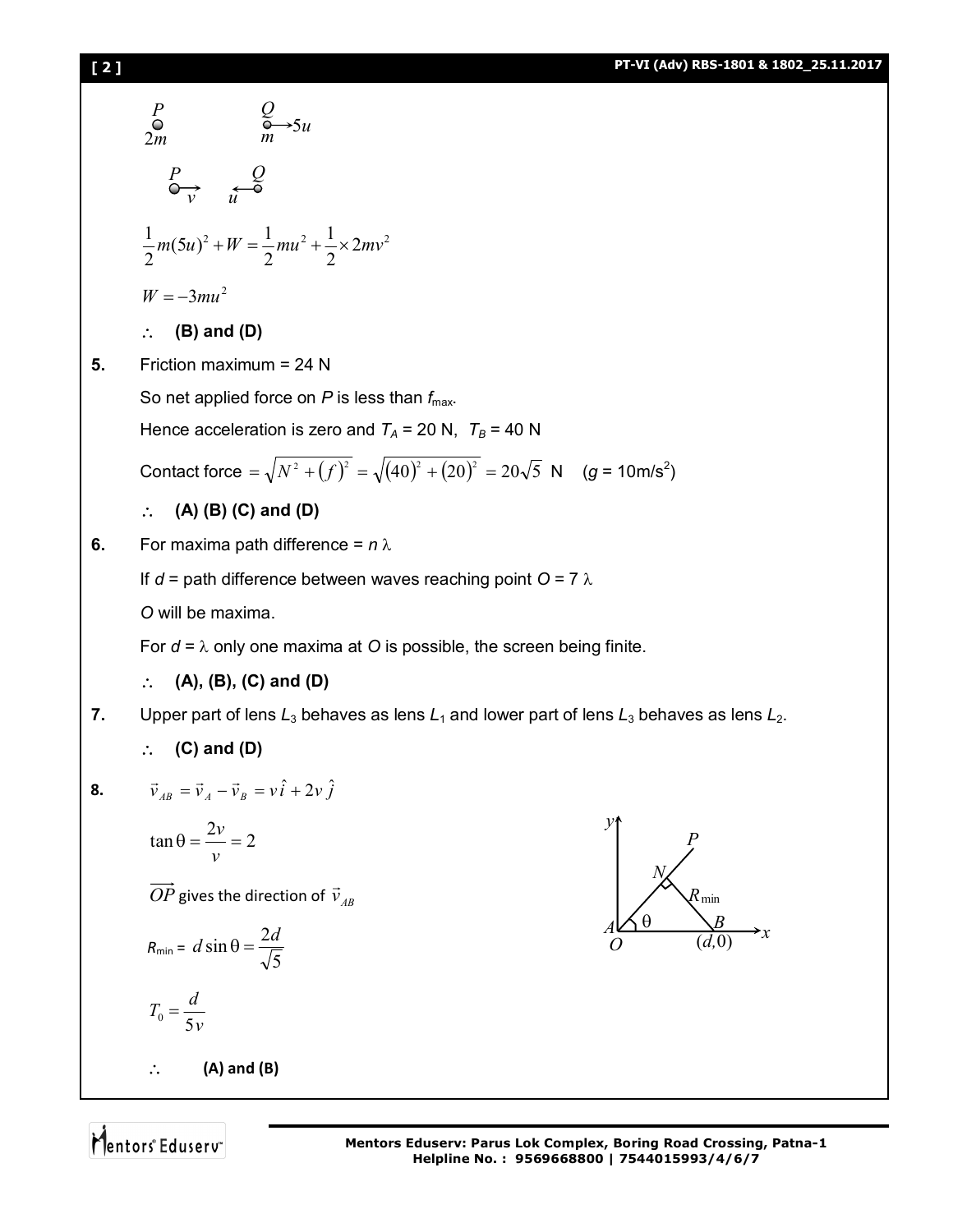## **PT-VI (Adv) RBS-1801 & 1802\_25.11.2017 [ 3 ]**

| 9.  | $d\vec{r} = dx\vec{i} + dy\vec{j}$ , $dw = F dr = -\alpha x y^2 dy$                                                                         |
|-----|---------------------------------------------------------------------------------------------------------------------------------------------|
|     | On the path $x = y$ , so $= -\alpha y^3 dy$ , -50.6                                                                                         |
|     | $\therefore$ (C)                                                                                                                            |
|     | <b>10.</b> $w = \int_{0}^{\frac{y_2-3}{2}} -\alpha x y^2 dy$ does not integrable without knowing relation between y & x show given force as |
|     | non conservative in nature                                                                                                                  |
|     | $\therefore$ (A)                                                                                                                            |
|     |                                                                                                                                             |
| 11. | (C)                                                                                                                                         |
|     | <b>12.</b> $\frac{(Q-q)3d}{\epsilon_0 A} = \frac{qd}{\epsilon_0 A} \Rightarrow q = \frac{3Q}{4}$                                            |
|     | $\therefore$ (C)                                                                                                                            |
|     |                                                                                                                                             |
|     | <b>13.</b> $L^2\left(-\frac{dy}{dt}\right) = A\sqrt{2gy}$ ( <i>y</i> is height of liquid)                                                   |
|     | $-\int_{1}^{y} y^{-\frac{1}{2}} dy = \frac{A}{L^2} \sqrt{2g} \int_{0}^{l} dt$                                                               |
|     | $y = \left[\sqrt{L} - \frac{A\sqrt{2g} t}{2L^2}\right]^2 = \left(3 - \frac{t}{9}\right)^2$                                                  |
|     | (B)                                                                                                                                         |
| 14. | $C = \frac{\epsilon_0 (L - y)L}{L} + \frac{k \epsilon_0 yL}{L} = \epsilon_0 (L - y + ky) = \frac{\epsilon_0}{9} (t^2 - 54t + 810)$          |
|     | (B)<br>$\ddot{\phantom{a}}$ .                                                                                                               |
| 15. | Because resultant velocity is always perpendicular to line joining C and boat, so path is circular                                          |
|     | with center at C.                                                                                                                           |
|     | (C)                                                                                                                                         |
|     |                                                                                                                                             |

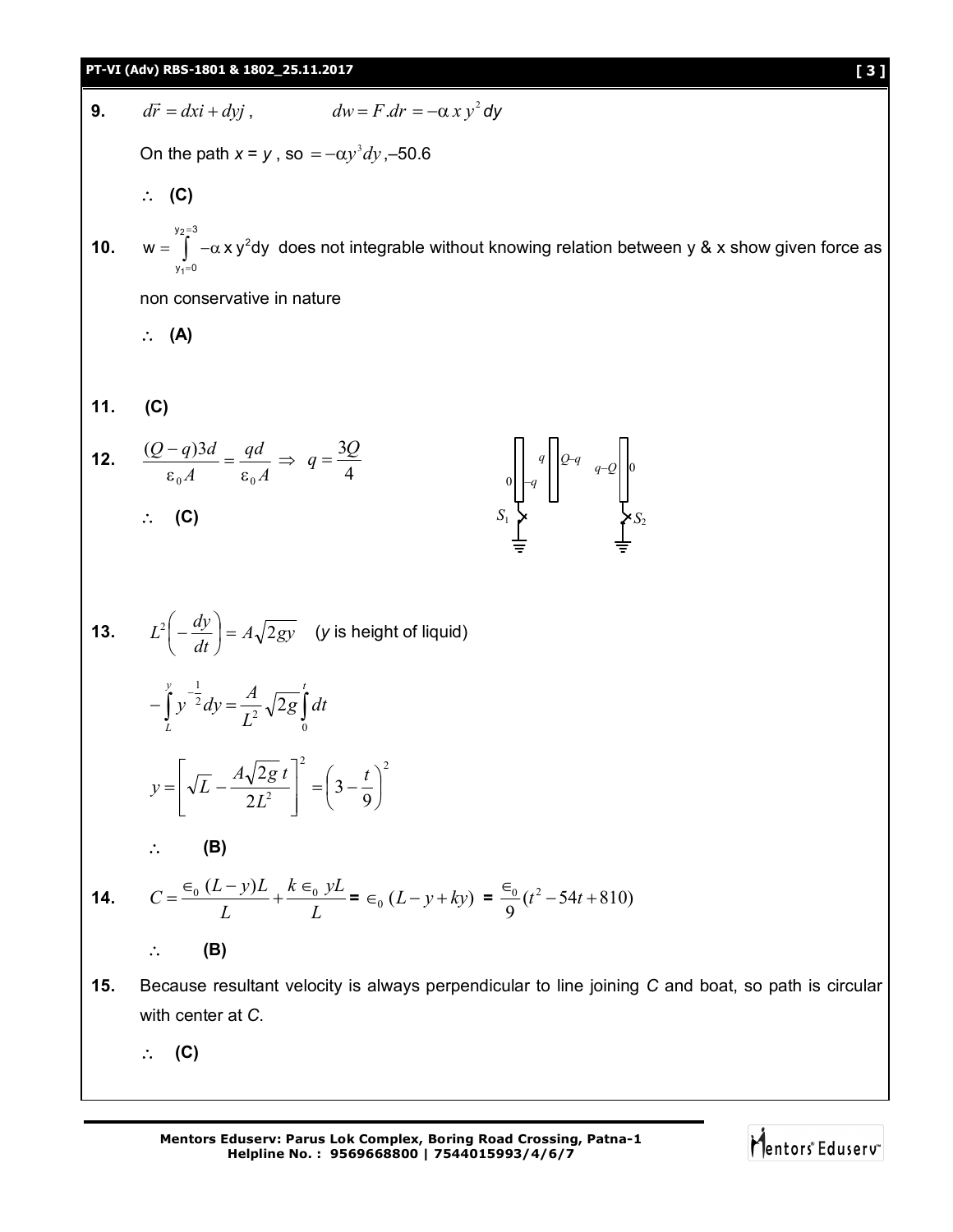

$$
\frac{1}{2}m_A v^2 + \frac{1}{2}m_B v^2 + \frac{1}{2}kx_1^2 = m_A g x_1
$$
  

$$
\frac{1}{2} \times 10 \times \frac{10}{3} + \frac{1}{2} \times 5 \times \frac{10}{3} + \frac{1}{2} \times 200x_1^2 = 10 \times 10 \times x_1
$$

Mentors<sup>e</sup> Eduserv<sup>"</sup>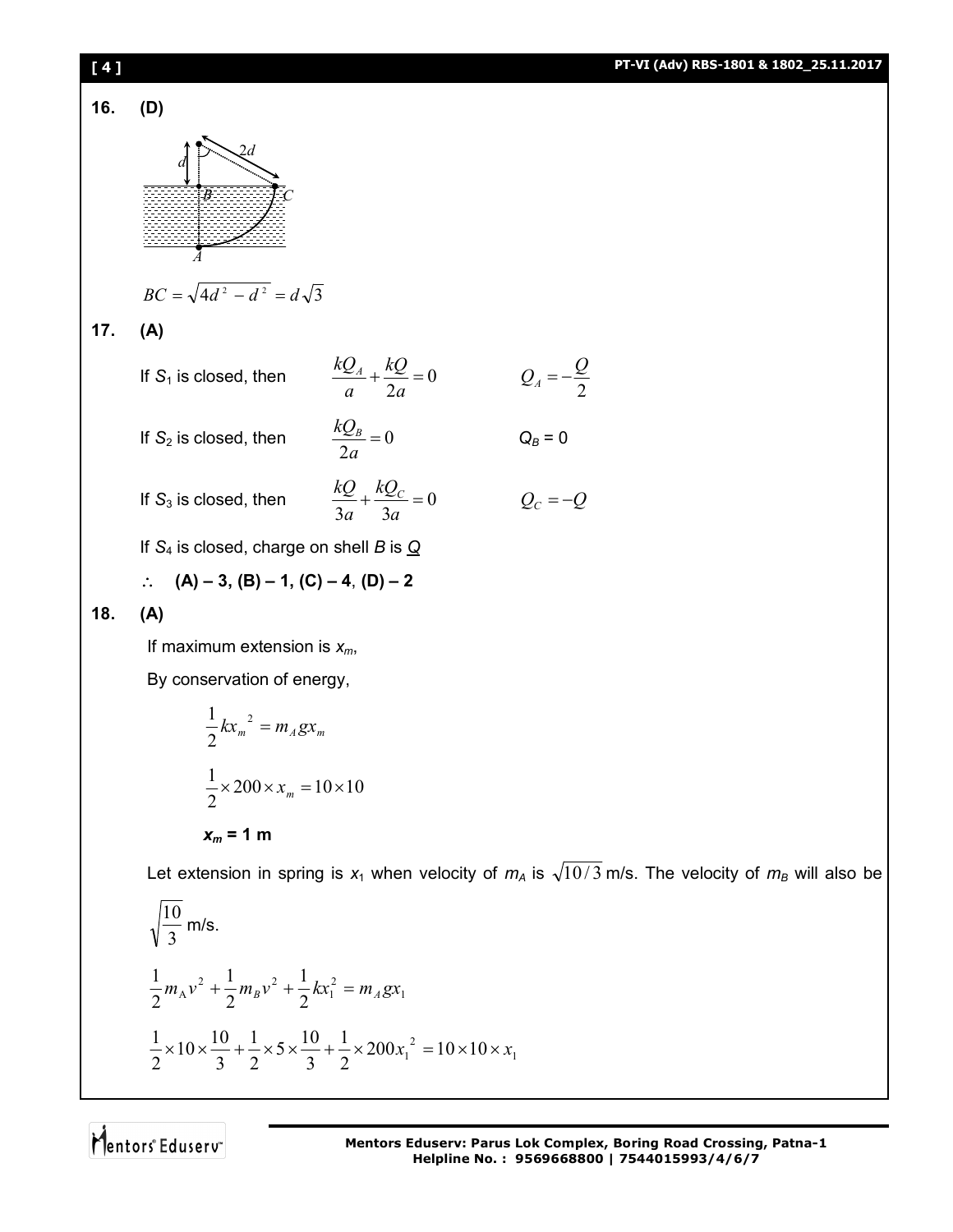$$
25 + 100x_1^2 = 100x_1
$$
  

$$
4x_1^2 - 4x_1 + 1 = 0
$$
  

$$
(2x_1 - 1)^2 = 0
$$
  

$$
x_1 = \frac{1}{2} = 0.5 \text{ m}
$$

If acceleration of *m<sup>A</sup>* and *m<sup>B</sup>* is *a*

$$
T - kx_1 = m_B a
$$
  
\n
$$
T - 200 \times 0.5 = 5a
$$
  
\n
$$
T = 5a + 100
$$
 ...(i)  
\n
$$
m_A g - T = m_A a
$$
  
\n
$$
10 \times 10 - T = 10a
$$
 ...(ii)  
\n
$$
T = 100 - 10a
$$
 ...(ii)  
\n(i) and (ii)  $\implies 5a + 100 = 100 - 10a$ 

$$
a = 0
$$

When acceleration  $m_B$  is 4 m/s<sup>2</sup>, the acceleration of  $m_A$  will also be 4 m/s<sup>2</sup>

$$
T - kx = m_B a
$$
  
\n
$$
T - 200x = 20
$$
 ...(i)  
\n
$$
m_A g - T = m_A a
$$
  
\n
$$
100 - T = 40
$$
 ...(ii)  
\n(i) + (ii)  $\Rightarrow$  100 - 200 x = 60  
\n
$$
x = \frac{40}{200} = \frac{1}{5} m
$$
  
\n
$$
U = \frac{1}{2} kx^2 = \frac{1}{2} \times 200 \times \frac{1}{25} = 4 J
$$
  
\n19. (C)  
\n
$$
w_g = \vec{F} \cdot \vec{S} = (mg \sin \theta)S = 2 \times 10 \times \frac{1}{2} \times \frac{20}{100} = 2 J
$$

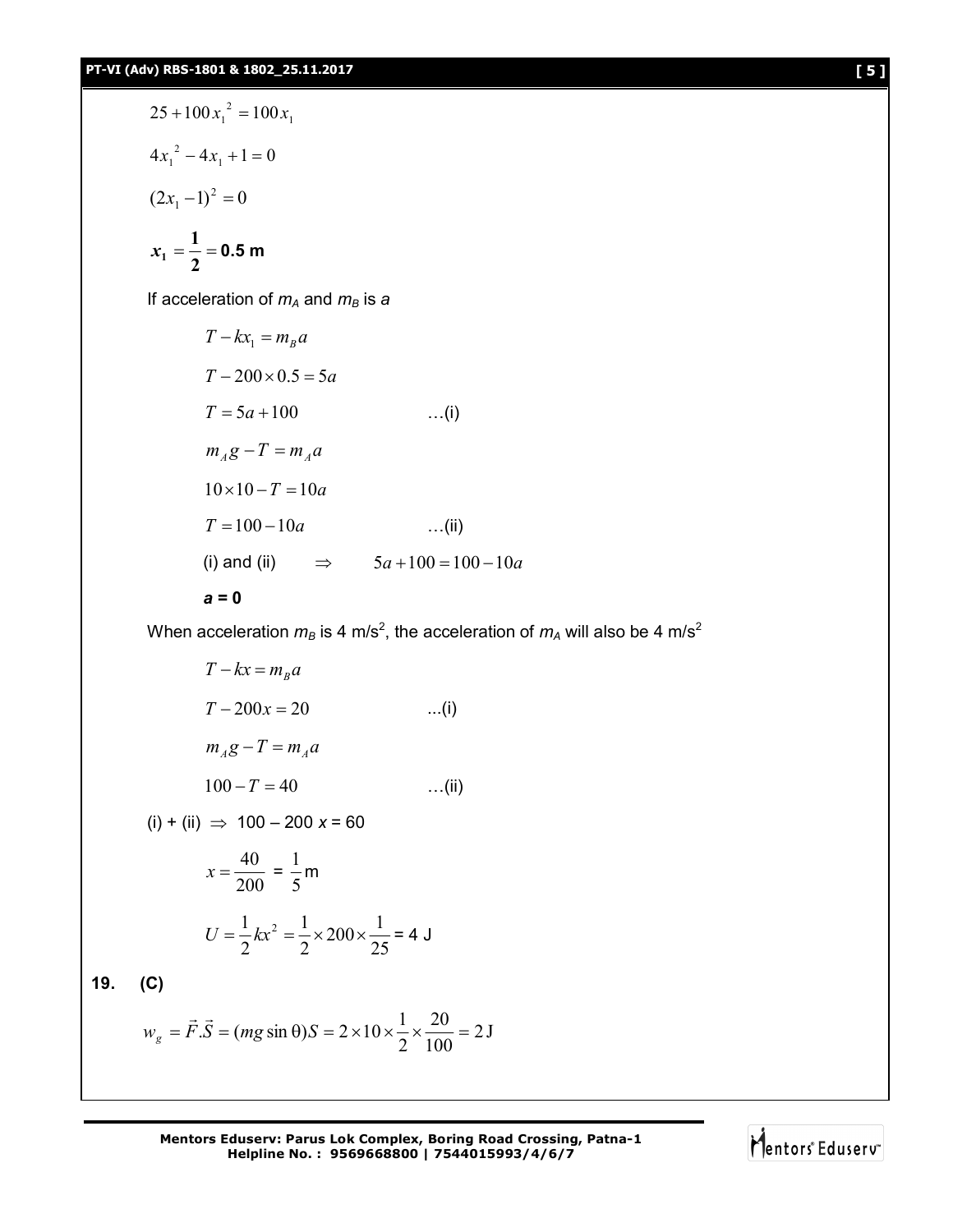$$
w_x = -\frac{1}{2}kx^2 = -\frac{1}{2}(1000)(\frac{20}{100})^2 = -20 \text{ J}
$$
  
\n
$$
w_y = 0
$$
  
\nFrom work energy theorem  $w_g + w_{sp} + w_{sr} + w_{cs} = \Delta k$  or  $2 - 20 + 0 + w_{ex} = 0$   
\n
$$
w_{ex} = 18 \text{ J}
$$
  
\n $\therefore$  (A) – 4, (B) – 3, (C) – 2, (D) – 1  
\n20. (C)  
\n(A) refractive index of the prism is the minimum value required for ray (1) to undergo total internal reflection at face  
\nAC. Ray (1) falls on face AC at an angle of incidence 30°  
\n $\therefore$  30° > *i*<sub>c</sub>  
\n $\therefore$   $\mu > 2$   
\nMinimum value of  $\mu$  can be taken as 2.  
\n(B) For ray 2, refractive angle of prism is 30°.  
\nApply Snell's law for refraction at face AB.  
\n1 sin *i* =  $\mu$  sin *r*  
\n*i* = 90°  
\n(C) Using the relation  $i_1 + i_2 = A + \delta$  for ray 2.

$$
90^\circ + 0^\circ = 30^\circ + \delta
$$

$$
\delta = 60^\circ
$$

(D) 
$$
\mu = \frac{\sin\left(\frac{A+\delta m}{2}\right)}{\sin\frac{A}{2}} \Rightarrow \delta m = 120^{\circ}
$$

$$
\therefore (A) -3; (B) -2; (C) -4; (D) -1
$$





**20. (C)** 

Mentors Eduserv

*incidence* 30°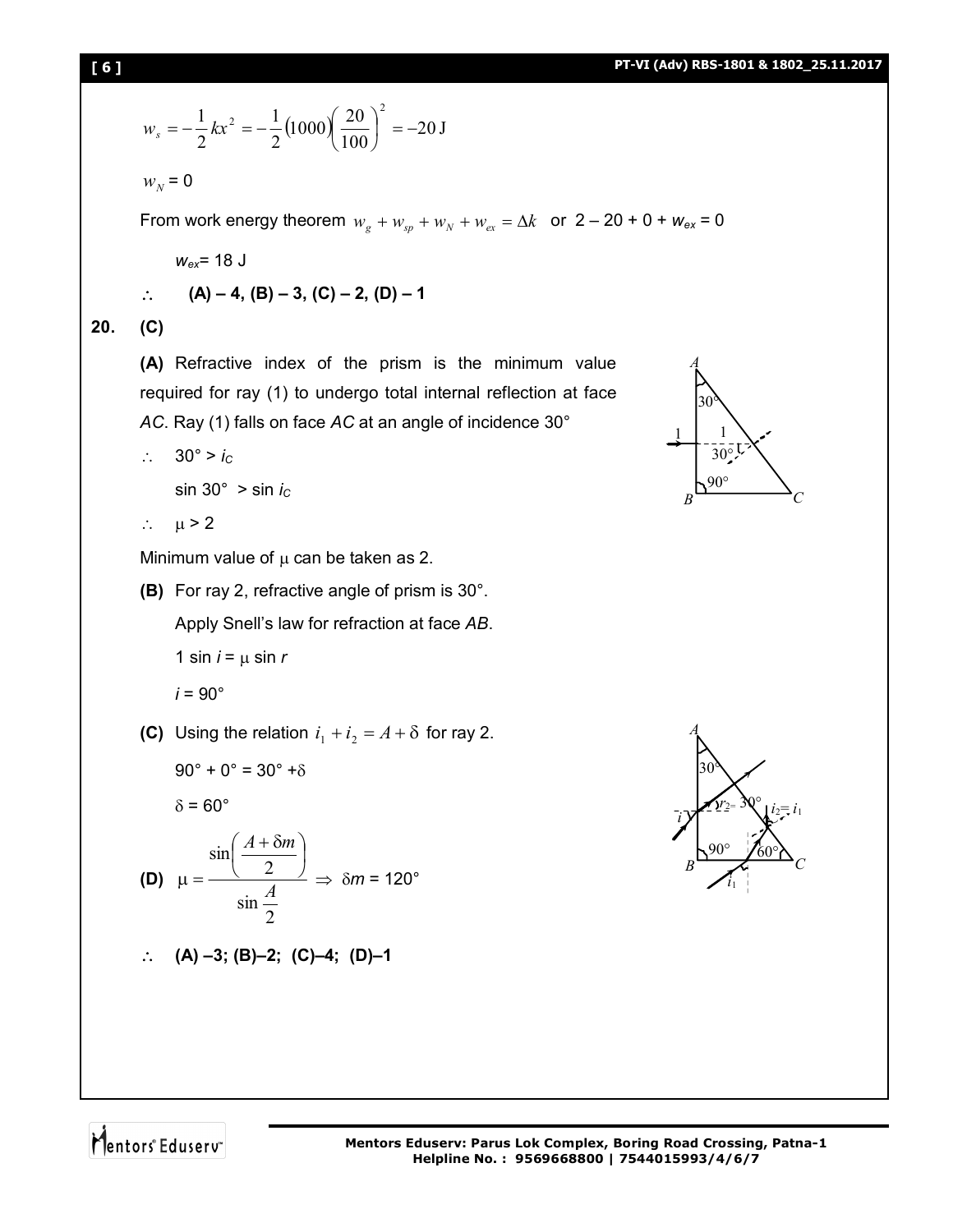### **PT-VI (ADV) RBS-1801-1802\_25.11.2017** [ **7** ]

# **CHEMISTRY**

**21. (B, D)**

 $\cdot$  both are liquid CH<sub>3</sub>OH is solute (less amount) Mass of CH<sub>3</sub>OH =  $30 \times 0.8 = 24$  g, Mass of  $C_2H_5OH = 60 \times 0.92 = 55.2 g$ Mass of solution =  $24 + 55.2 = 79.2$  g Volume of solution =  $\frac{79.2}{0.88}$  = 90 mL. 0.88  $=$ Molarity =  $\frac{nCH_3OH}{V(1)} = \frac{24/32}{00} \times 1000$  $\frac{33611}{V(L)} = \frac{21162}{90} \times 1000 = 8.33$  mol L<sup>-1</sup> Molality =  $\frac{1 \text{Solute}}{W_{\text{Solvent}}}$  $\frac{n_{\text{Solute}}}{n} = \frac{24/32}{55.8} \times 1000$  $\frac{W_{\text{Solution}}}{W_{\text{Solvent}}}$  (kg)  $=$   $\frac{2 + 762}{55.2} \times 1000 = 13.59$ Mole fraction of solute = 24  $\frac{32}{24}$  55.2 = 0.385 32 46  $=$  $\ddot{}$ Mole fraction of solvent  $=$   $-1 - 0.385 = 0.615$ **22. (A), (C) 23. (A, B, C) 24. (A,B,C)**  $3/2$   $2 \times 100 + 2100$   $2 \times 2$ 3  $\times$  2  $\times$  2  $\times$  2  $\sim$  2 2NaN $O_3 \longrightarrow 2$ NaN $O_2 + O_2$  $Pb(NO_3)_2 \longrightarrow PbO + 2NO_2 + \frac{1}{2}O$ 2  $2LiNO<sub>3</sub> \longrightarrow Li<sub>2</sub>O + 2NO<sub>2</sub> + \frac{1}{2}O$ 2  $\xrightarrow{\Delta}$ -PbO + 2NO<sub>2</sub> + - $\rightarrow$  Li<sub>2</sub>O + 2NO<sub>2</sub> + (Both O $_2$  & NO $_2$  are paramagnetic) **25. (A,B,D)**  $\frac{2}{2}$  $3<sup>4</sup>$ 5 6 7 8 9 10 7-Ethyldec-7-en-2-yne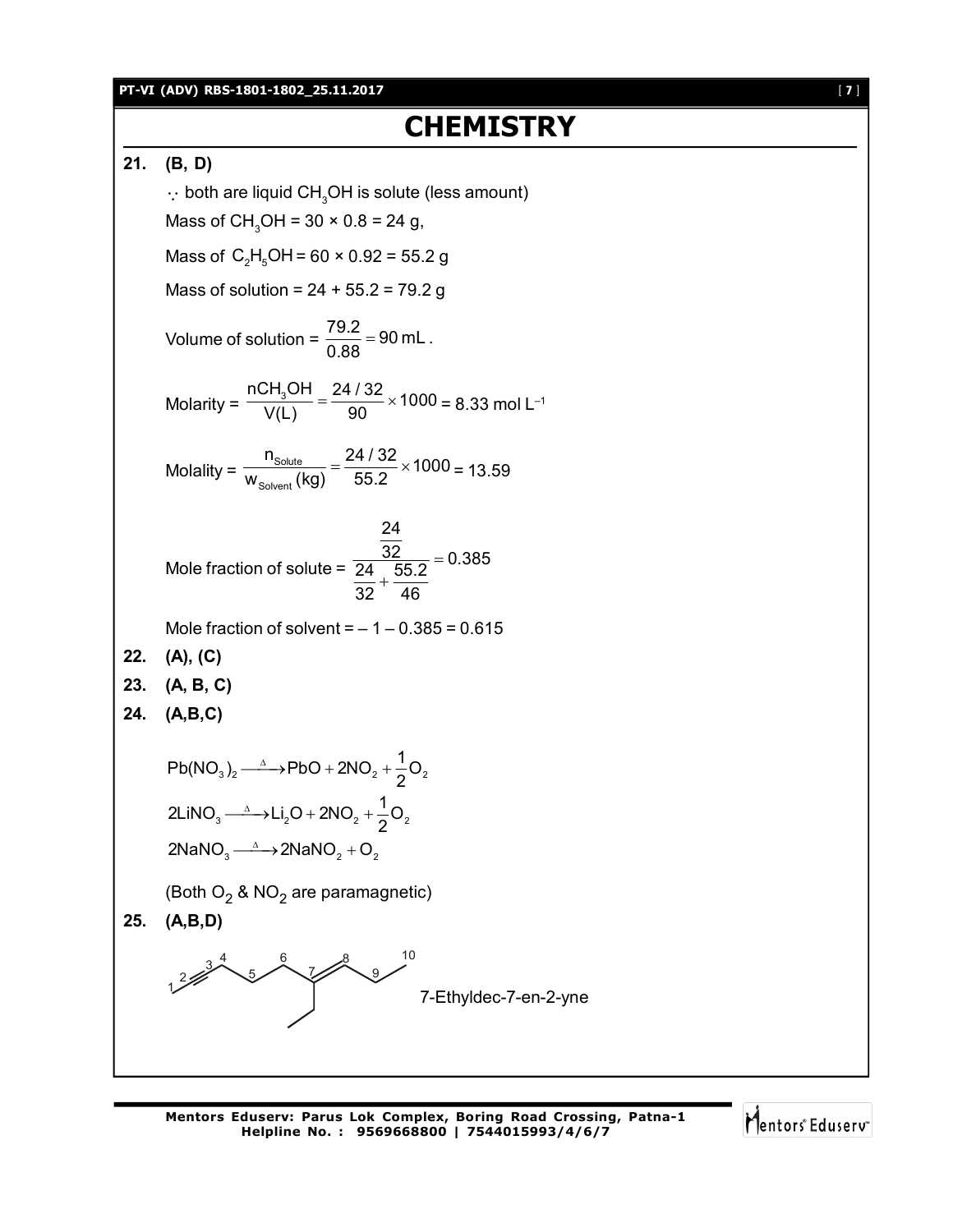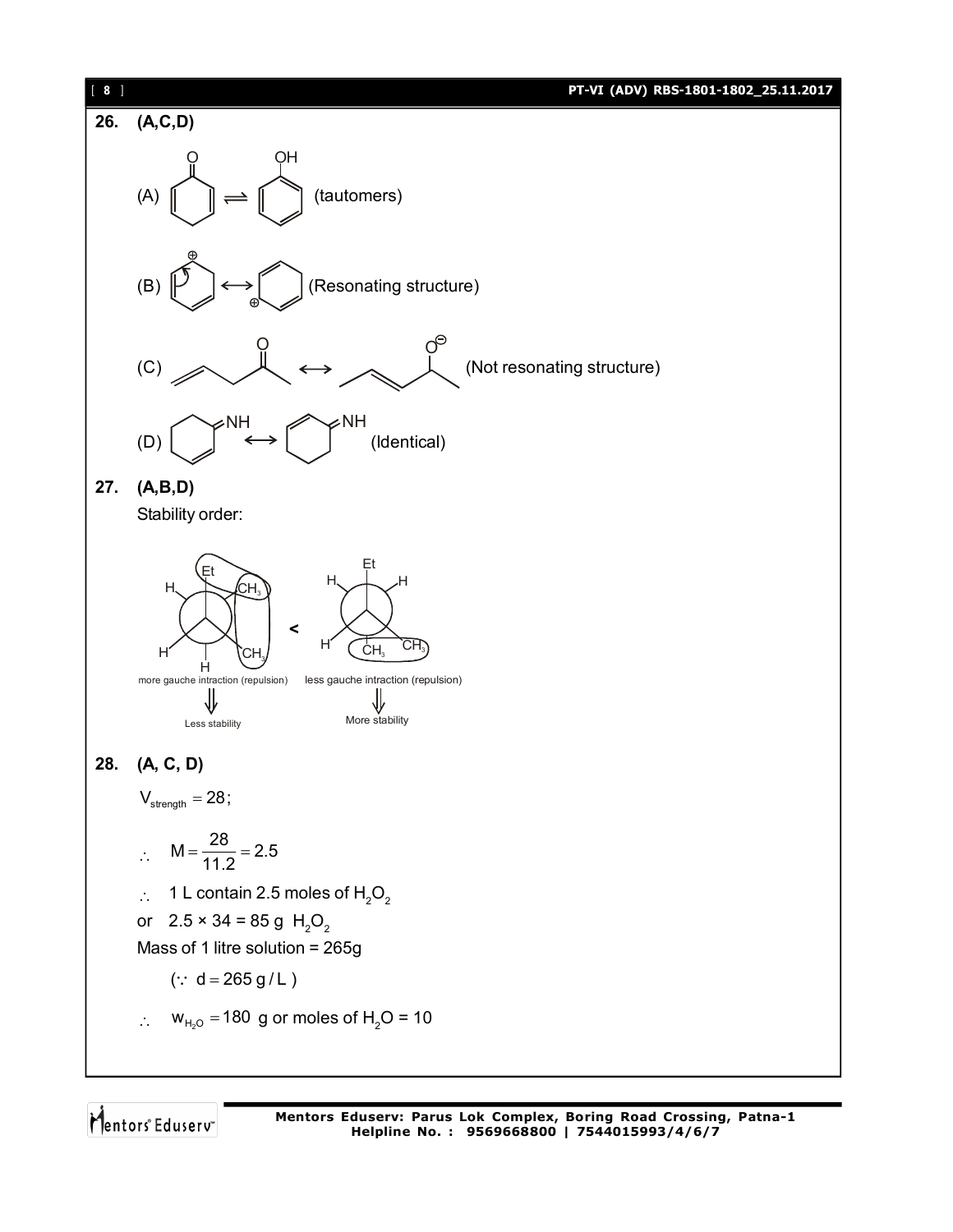## **PT-VI (ADV) RBS-1801-1802\_25.11.2017** [ **9** ]

$$
x_{H_{2}O_{2}} = \frac{2.5}{2.5 + 10} = 0.2
$$
\n
$$
\% \frac{w}{v} = \frac{2.5 \times 34}{1000} \times 100 = 8.5
$$
\n
$$
m = \frac{2.5}{180} \times 1000 = 13.88
$$
\n29. (D)\nDue to synergic bond.\n30. (C)\nBond order  $\infty$  bond energy\n31. (A)\nAt low pressure, (V-b) = V\n
$$
\left(P + \frac{a}{V^{2}}\right)V = RT
$$
\n
$$
PV + \frac{a}{V} = RT
$$
\n
$$
PV = RT - \frac{a}{V}
$$
\n
$$
\frac{PV}{RT} = 1 - \frac{a}{VRT}
$$
\n32. (D)\nCreate is the value of van der W\n33. (B)\n34. (C)\n  
Carbene\n  
Triangle\n  
Triplet

'aals' constant 'b', lesser is the compressibility of gas.

- **33. (B)**
- **34. (C)**



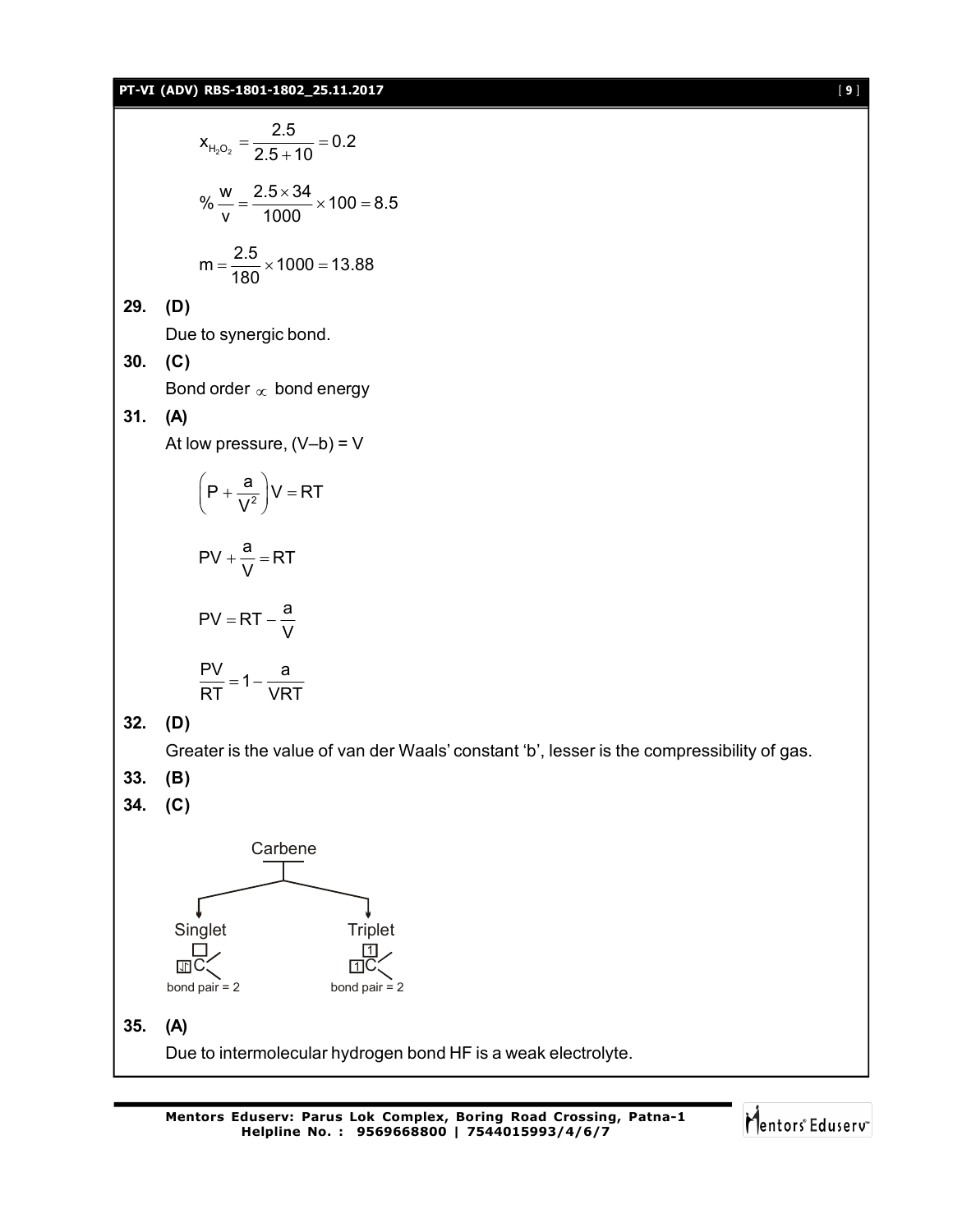| $[10]$ | PT-VI (ADV) RBS-1801-1802_25.11.2017                                                                                                                                                                                                                                                                                                                                                                                                                                                                                                                                                                         |
|--------|--------------------------------------------------------------------------------------------------------------------------------------------------------------------------------------------------------------------------------------------------------------------------------------------------------------------------------------------------------------------------------------------------------------------------------------------------------------------------------------------------------------------------------------------------------------------------------------------------------------|
| 36.    | (B)                                                                                                                                                                                                                                                                                                                                                                                                                                                                                                                                                                                                          |
|        | According to Bent rule.                                                                                                                                                                                                                                                                                                                                                                                                                                                                                                                                                                                      |
| 37.    | (B)                                                                                                                                                                                                                                                                                                                                                                                                                                                                                                                                                                                                          |
|        | $A \rightarrow P, R$ ; B $\rightarrow P$ ; C $\rightarrow Q$ ; D $\rightarrow Q$ , S                                                                                                                                                                                                                                                                                                                                                                                                                                                                                                                         |
|        | (A) $B_{r_2+}^0$ OH <sup>-</sup> $\longrightarrow$ BrO <sub>3</sub> + Br <sup>-1</sup>                                                                                                                                                                                                                                                                                                                                                                                                                                                                                                                       |
|        | Intramolecular, disproportionation Redox Reaction                                                                                                                                                                                                                                                                                                                                                                                                                                                                                                                                                            |
|        | (B) $\overrightarrow{FeCl}_2 + \overrightarrow{KMnO}_4 + \overrightarrow{HCl} \longrightarrow \overrightarrow{MnCl}_2 + \overrightarrow{FeCl}_3$                                                                                                                                                                                                                                                                                                                                                                                                                                                             |
|        | <b>Intermolecular Redox Reaction</b>                                                                                                                                                                                                                                                                                                                                                                                                                                                                                                                                                                         |
|        | (C) $\overrightarrow{Ag_2} \xrightarrow{0} \overrightarrow{Ag} + \frac{1}{2} \xrightarrow{0} Q_2$                                                                                                                                                                                                                                                                                                                                                                                                                                                                                                            |
|        | Intramolecular Redox                                                                                                                                                                                                                                                                                                                                                                                                                                                                                                                                                                                         |
|        | (D) $N_{H_4}^{3}N_{O_3}^{6} \longrightarrow N_2^{11}O + H_2O$                                                                                                                                                                                                                                                                                                                                                                                                                                                                                                                                                |
|        | Intramolecular comproportionation Redox Reaction.                                                                                                                                                                                                                                                                                                                                                                                                                                                                                                                                                            |
| 38.    | (A)                                                                                                                                                                                                                                                                                                                                                                                                                                                                                                                                                                                                          |
|        | (A–P, R), (B–P, Q, R), (C–P, R, S), (D–P, R, S)                                                                                                                                                                                                                                                                                                                                                                                                                                                                                                                                                              |
|        | $N^{3-}$ 1 mol of it will have 10 mol electrons i.e., 6.023 × 10 <sup>24</sup> electrons                                                                                                                                                                                                                                                                                                                                                                                                                                                                                                                     |
|        | $Q^{2-}$ $\longrightarrow$ 1 mol of it will have 10 mol electrons i.e., 6.023 × 10 <sup>24</sup> electrons.                                                                                                                                                                                                                                                                                                                                                                                                                                                                                                  |
|        | It has 8 mole protons in the nucleus also.                                                                                                                                                                                                                                                                                                                                                                                                                                                                                                                                                                   |
|        | CH <sub>4</sub> and H <sub>2</sub> O $\longrightarrow$ 1 mol of these compounds will have 10 mole electrons i.e., 6.023 $\times$ 10 <sup>24</sup><br>electrons. 1 mol of these compouds will contain 10 mol protons in the nuclei.                                                                                                                                                                                                                                                                                                                                                                           |
| 39.    | (B)                                                                                                                                                                                                                                                                                                                                                                                                                                                                                                                                                                                                          |
|        | $(a) - (q)$ ; $(b) - (p)$ ; $(c) - (r)$ ; $(d) - (s)$                                                                                                                                                                                                                                                                                                                                                                                                                                                                                                                                                        |
|        | [FeF $_{6}$ ] <sup>3–</sup><br>(i)                                                                                                                                                                                                                                                                                                                                                                                                                                                                                                                                                                           |
|        | $_{26}$ Fe <sup>+3</sup> $\Rightarrow$ [Ar] 3d <sup>5</sup> 4s <sup>0</sup>                                                                                                                                                                                                                                                                                                                                                                                                                                                                                                                                  |
|        | $Fe^{+3} = Ar \nightharpoonup \nightharpoonup \nightharpoonup \nightharpoonup \nightharpoonup \nightharpoonup \nightharpoonup \nightharpoonup \nightharpoonup \nightharpoonup \nightharpoonup \nightharpoonup \nightharpoonup \nightharpoonup \nightharpoonup \nightharpoonup \nightharpoonup \nightharpoonup \nightharpoonup \nightharpoonup \nightharpoonup \nightharpoonup \nightharpoonup \nightharpoonup \nightharpoonup \nightharpoonup \nightharpoonup \nightharpoonup \nightharpoonup \nightharpoonup \nightharpoonup \nightharpoonup \nightharpoonup \nightharpoonup \nightharpoonup \nighth$<br>4d |
|        | $\mu = \sqrt{n(n+2)}$                                                                                                                                                                                                                                                                                                                                                                                                                                                                                                                                                                                        |
|        | $\mu = \sqrt{5(5+2)} = 5.93$ BM                                                                                                                                                                                                                                                                                                                                                                                                                                                                                                                                                                              |
|        |                                                                                                                                                                                                                                                                                                                                                                                                                                                                                                                                                                                                              |
|        |                                                                                                                                                                                                                                                                                                                                                                                                                                                                                                                                                                                                              |

Mentors<sup>®</sup> Eduserv<sup>®</sup>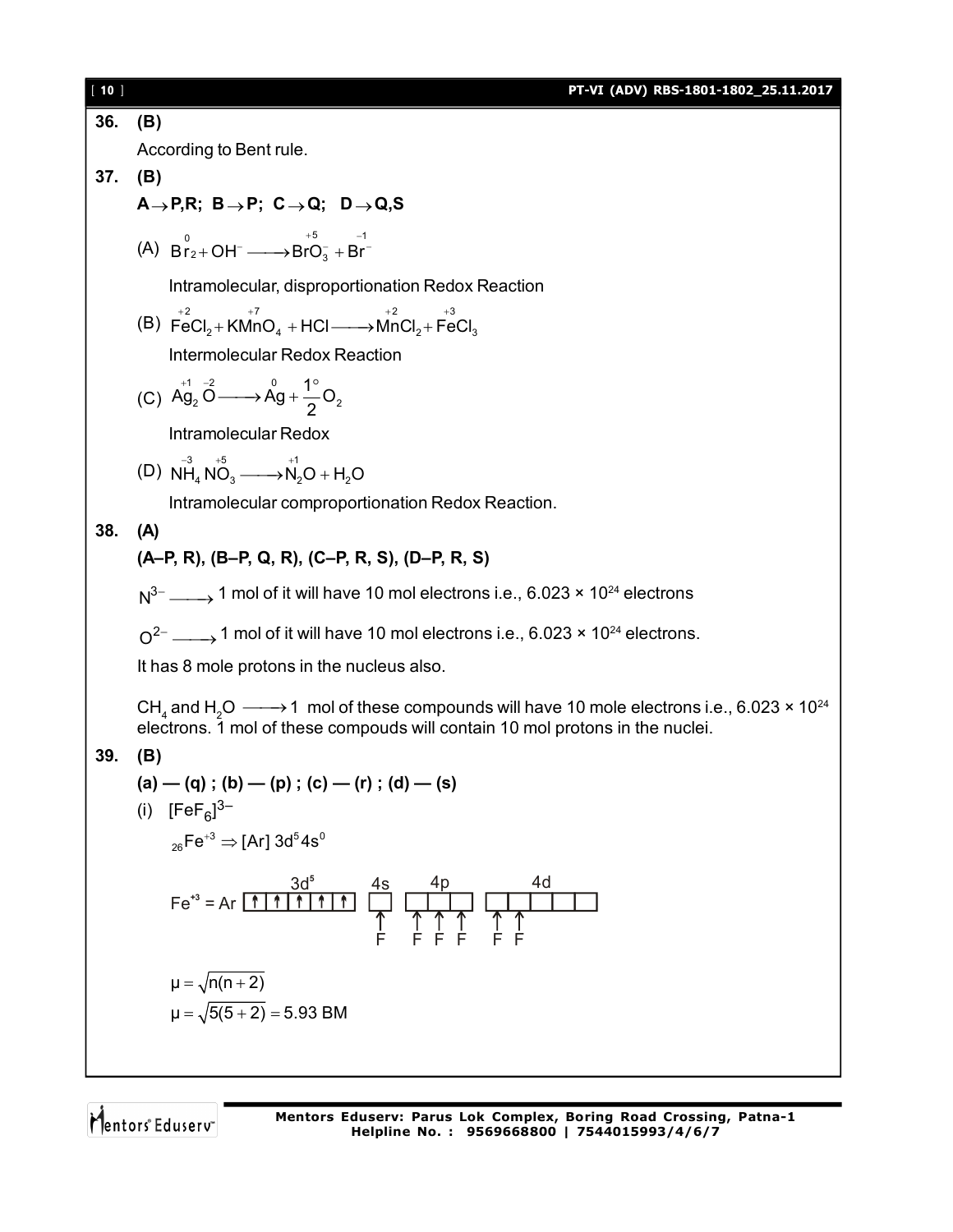**PT-VI (ADV) RBS-1801-1802\_25.11.2017** [ **11** ]

$$
[\,\,11\,\,]
$$

(ii)  $[Ti(H_2O)_6]^{3+}$  $_{22}$ Ti<sup>+3</sup> = 3d<sup>1</sup>4s<sup>0</sup>  $\mu$  = 1.73 BM (iii)  $[Cr(NH_3)_6]^{3+}$  $_{\mathrm{24}}$ Cr $^{+3}$   $\Rightarrow$  3d $^{3}$ 4 $\mathrm{s}^{0}$  $\mu$  = 3.88 BM (iv)  $[Ni(H_2O)_6]^{2+}$  $_{28}$ Ni $^{+2} \Rightarrow 3$ d $^{8}$ 4 $\text{s}^{0}$  $\mu$  = 2.83 BM **40. (C) A-q; B-s; C-p; D-r** (A)  $M.F = C_3H_6CIBr$  (U.F = O) (1) C–C–C Cl Br (2) C–C–C Cl Br  $(3)$  C–C–C Cl Br (4) C–C–C Cl Br (B) M.F =  $C_3H_6O$  (U.F = 1) No. of structural isomers are (1) C–C–C O (2) H–C–C–C O (3) C=C–O–C (4) C–––C O–––C (5) C C<del>–––</del>C––OH (6) O C<del>––</del>C–C (7) C=C–C OH (8) C=C–C OH (9) C=C–C OH

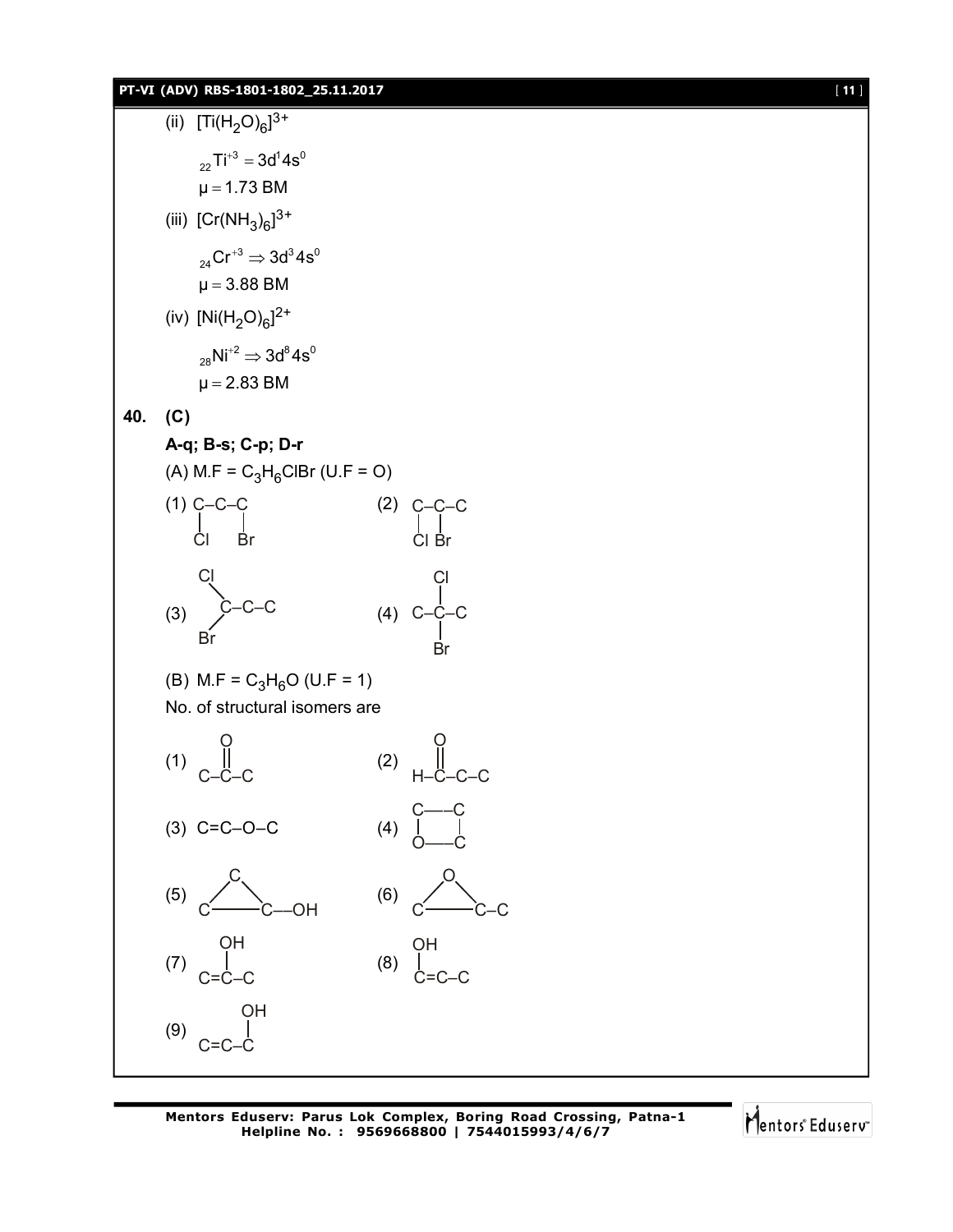

Mentors<sup>®</sup> Eduserv<sup>®</sup>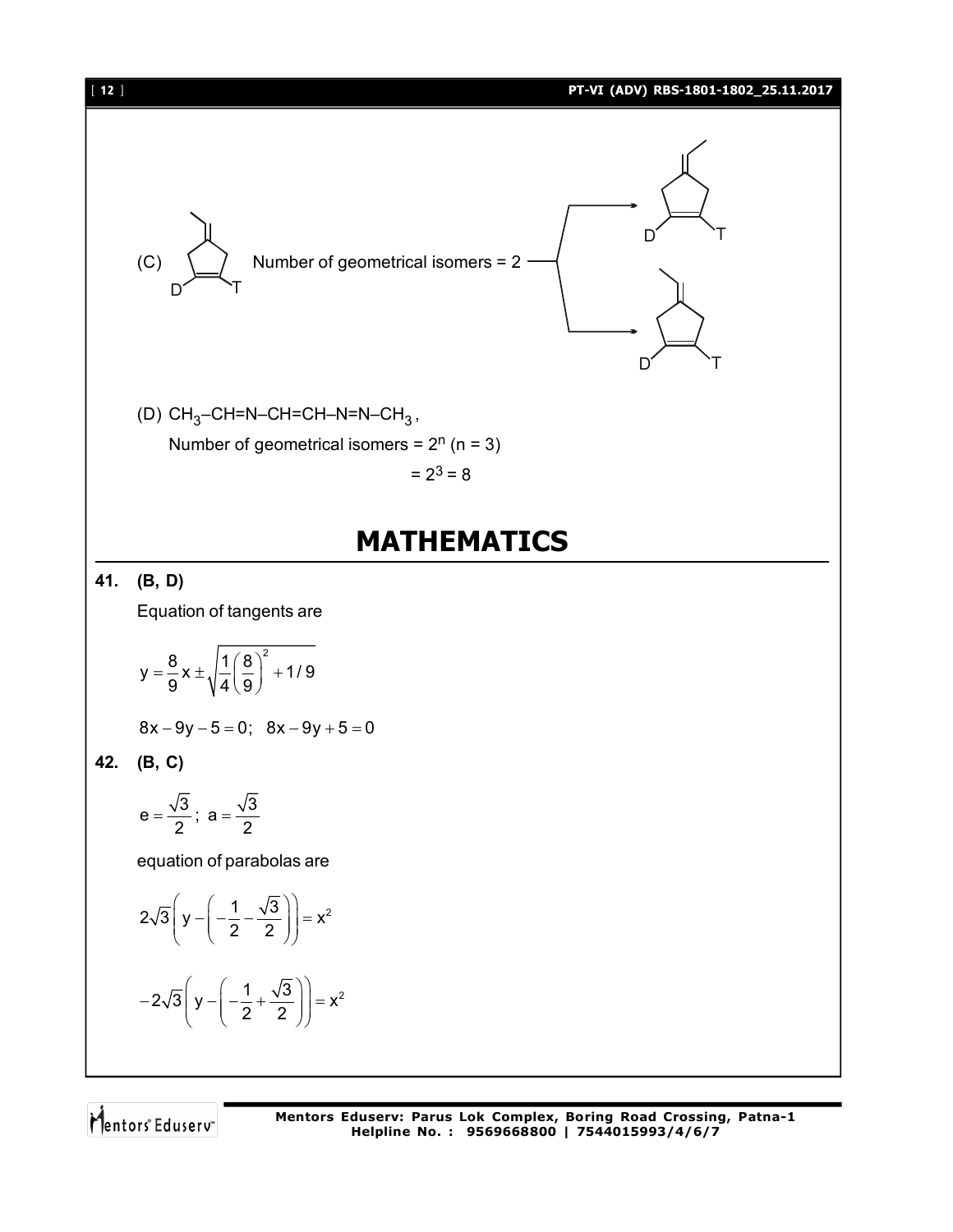## **PT-VI (ADV) RBS-1801-1802\_25.11.2017** [ **13** ]

**43.** (**B, C**)  
\n
$$
t = x^2
$$
;  $\frac{1}{2} \int \frac{dt}{t^2 + t + 1} = \frac{1}{2} \int \frac{dt}{(t + \frac{1}{2})^2 + \frac{3}{4}}$   
\n $= \frac{1}{\sqrt{3}} \tan^{-1} \frac{2x^2 + 2}{\sqrt{3}} + C$   
\n**44.** (**A, B, D**)  
\nIntegrate both sides we get.  
\n $t(t) = e^t \cdot cos^2t$   
\n**45.** (**A, B, C, D**)  
\nEquation of line through A(4, 3) is  
\n $\frac{x - 4}{cos \theta} = \frac{y - 3}{sin \theta} = r$  ....(i)  
\n $A = (4 + r cos \theta, 3 + r sin \theta).$   
\n $4 + r cos \theta = 8 \Rightarrow r = 4 sec 0.$   
\n $\therefore$  AB = 4 sec<sup>3</sup>.  
\nSimilarly AC = 3 cosec θ  
\n $\frac{16}{AB^2} + \frac{9}{AC^2} = cos^2 \theta + sin^2 \theta = 1$   
\nSo AB + AC =  $\frac{4}{cos \theta} + \frac{3}{sin \theta} = \frac{2(4 sin \theta + 3 cos \theta)}{sin 2\theta}$   
\n**46.** (**B, D**)  
\n $\lim_{x \to 0^+} (x^x) = 1; \lim_{x \to 0^+} x^x = 0$   
\n $-\frac{1}{2} \lim_{x \to 0^+} x^2 \ln x = 0$   
\n $\frac{5^x - 1}{2^x \ln 2} = \frac{2^x - 1}{1 + \frac{\ln x}{x}} \times$   
\n**47.** (**A, B**)  
\n $\sqrt{\sin x} > \sin^2 x$ 

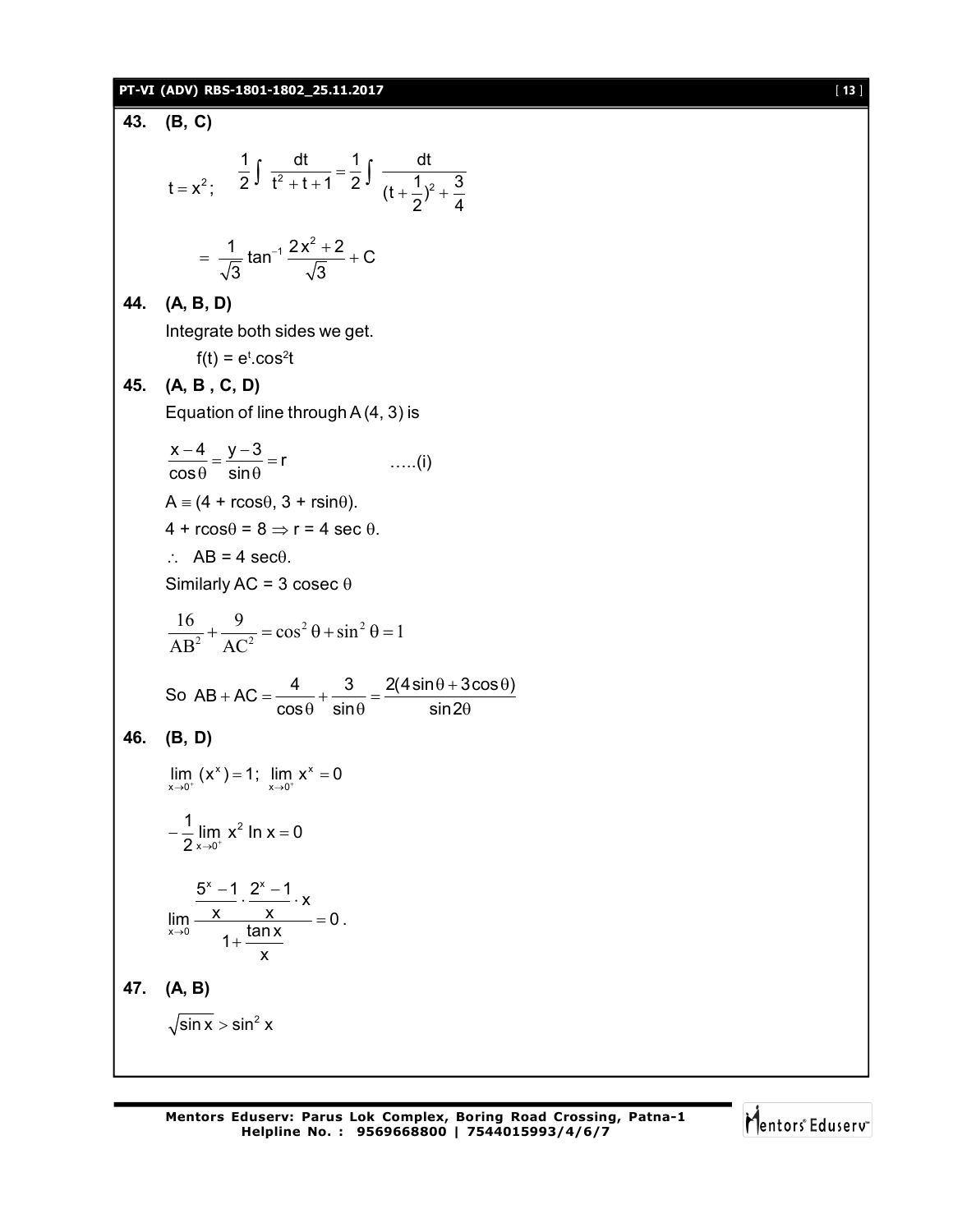## [ **14** ] **PT-VI (ADV) RBS-1801-1802\_25.11.2017**

 $\cos x > \cos^2 x$ Also  $f_2(x) < f_3(x)$  $f_3(x) < f_5(x)$ **48. (A, B)**  $\alpha$ x –  $\beta$ y = 8 divides the area of the region enclosed by the curve x<sup>2</sup> + y<sup>2</sup> – 4x + 2y – 5 = 0.  $\Rightarrow$  2 $\alpha + \beta = 8$ Also,  $\frac{2\alpha+\beta}{2} \ge \sqrt{2\alpha\beta}$  $4 \ge \sqrt{2\alpha\beta} \Rightarrow \alpha\beta \le 8$ **49. (C) 50. (A) 51. (D) 52. (B) Sol. for Q.No. (51-52)**  $f(1) = 1$  $xf'(xy) = f'(y) + x - 1$ y = 1 '  $f'(x) = \frac{3}{x} + 1$ ;  $f(x) = 3 \ln x + x + c$ x  $=-+1$ ; f(x) = 3 ln x + x + 0  $\int x^3 e^x dx = e^x (ax^3 + bx^2 + cx + d) + \lambda$ Differentiate both sides we get **53. (B) 54. (C) Sol. for Q.No. (53 - 54)**  $f(10) = \sin^{-1} \sin 10 + \cos^{-1} \cos 10$  $= 3\pi - 10 + 4\pi - 10$ 1  $x$ ;  $x \in \,] 0,$  $\sin^{-1} \sin x = \begin{cases} 1 & 1 \\ 1 & 2 \end{cases}$ x;  $x \in \left[\frac{\pi}{2}, \frac{3}{4}\right]$  $2^{7}$  2  $x; \quad x \in \left[0, \frac{\pi}{2}\right]$  $=\{$  $\left[\pi - x; x \in \left[\frac{\pi}{2}, \frac{3\pi}{2}\right]\right]$  $cos^{-1} cos x = x$ .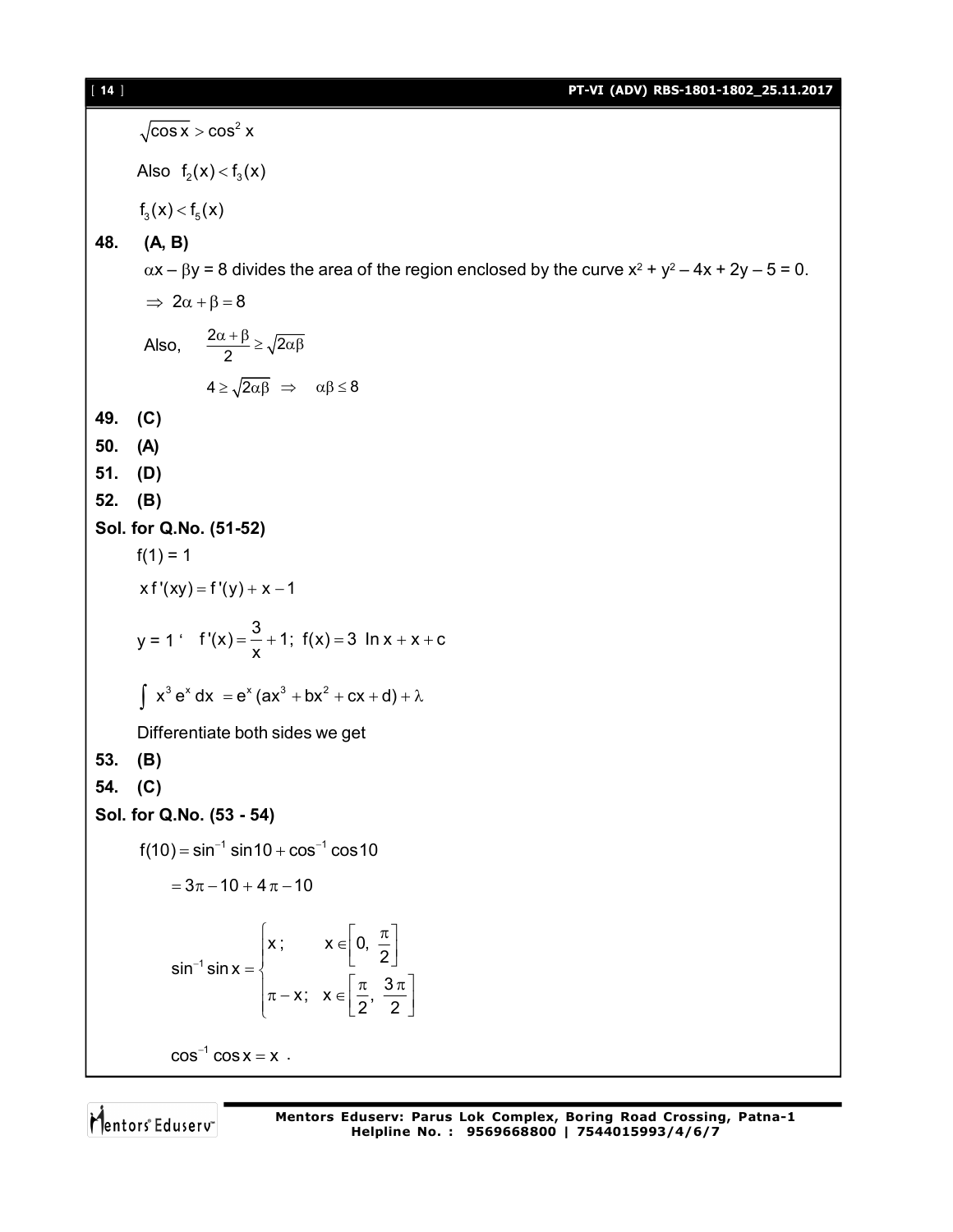### **PT-VI (ADV) RBS-1801-1802\_25.11.2017** [ **15** ]

**55. (D)**  $f(0) = -3$ ,  $f(1) = 1$ ,  $f(2) = -1$  and  $f(3) = 3$ . So  $f(x) = 0$  has one root in each of the intervals  $(0, 1)$ ,  $(1, 2)$  and  $(2, 3)$  and hence no root in  $(3, 4)$ . **56. (C)** Let  $\alpha \leq \beta \leq \gamma$ , then  $\alpha \in (0, 1), \beta \in (1, 2), \gamma \in (2, 3)$  $\therefore$  [  $\alpha$  ] = 0, [  $\beta$  ] = 1 and [  $\gamma$  ] = 2  $\therefore \quad {\alpha} + {\beta} + {\gamma} = {\alpha + \beta + \gamma} - ({\alpha} + {\beta} + {\gamma})$  $\frac{9}{2}$  – (0 + 1 + 2)  $\frac{9}{2}$  - (0 + 1 + 2) =  $\frac{3}{2}$  $\frac{1}{2}$ . **57. (A) (P)**  $f'(x) = 3ax^2 - 18x + 9 = 3(ax^2 - 6x + 3)$ As f (x) is strictly increasing on R, so  $a > 0$  and  $D \le 0 \Rightarrow a \ge 3$ **(Q)** Put  $\cos x = t$ ,  $t \in [-1,1]$   $\forall x \in R$ Let  $g(t) = t^3 - 6t^2 + 11t - 6 = (t - 1)(t - 2)(t - 3), t \in [-1,1]$ : range of  $g(t) = [g(-1), g(1)] = [-24, 0]$ **(R)**  $x^3 - y^2 = 0$  $(4m^2,8m^3)$ 4  $_{\mathsf{P}(4\mathsf{m}^2,8\mathsf{m}^3)}$  16 $\mathsf{m}^3$  $\left| \frac{dy}{dx} \right| = \frac{3 \times 16m^4}{10^{3}} = 3m$ dx  $\vert_{\rm p\vert 4m^2, 8m^3 \vert}$  16m  $\int_{P(4m^2,8m^3)} = \frac{3 \times 16m^4}{16m^3} = 3$ Let Q be  $(4m_1^2, 8m_1^3)$  $\therefore$  Slope of normal at Q 1 1 3m  $=\frac{-}{2}$  $\therefore$  3m =  $\frac{1}{3m_1} \Rightarrow m_1$  $3m = \frac{-1}{2} \Rightarrow m_1 = \frac{-1}{2}$  $3m<sub>1</sub>$  9m  $=\frac{-1}{3m} \Rightarrow m_1 = \frac{-1}{9m}$  .... (1) Also, slope of PQ  $(m<sup>o</sup> - m<sub>1</sub><sup>o</sup>)$  $(m^2-m_1^2)$  $(3 - m_1^3)$  2  $(m^2 + m_1^2 + mm_1)$  $2^2 - m_1^2$  m + m<sub>1</sub>  $8(m^3 - m_1^3)$   $2(m^2 + m_1^2 + mm)$ 3m  $4(m^2 - m_1^2)$  m + m  $-m_1^3$  2 (m<sup>2</sup> + m<sub>1</sub><sup>2</sup> + n  $=\frac{1}{12(2-2)}=\frac{1}{2}=\frac{1}{2}=\frac{1}{2}=\frac{1}{2}$  $-m_1^2$  ) m +  $\Rightarrow$   $(2m_1 + m)(m_1 - m) = 0$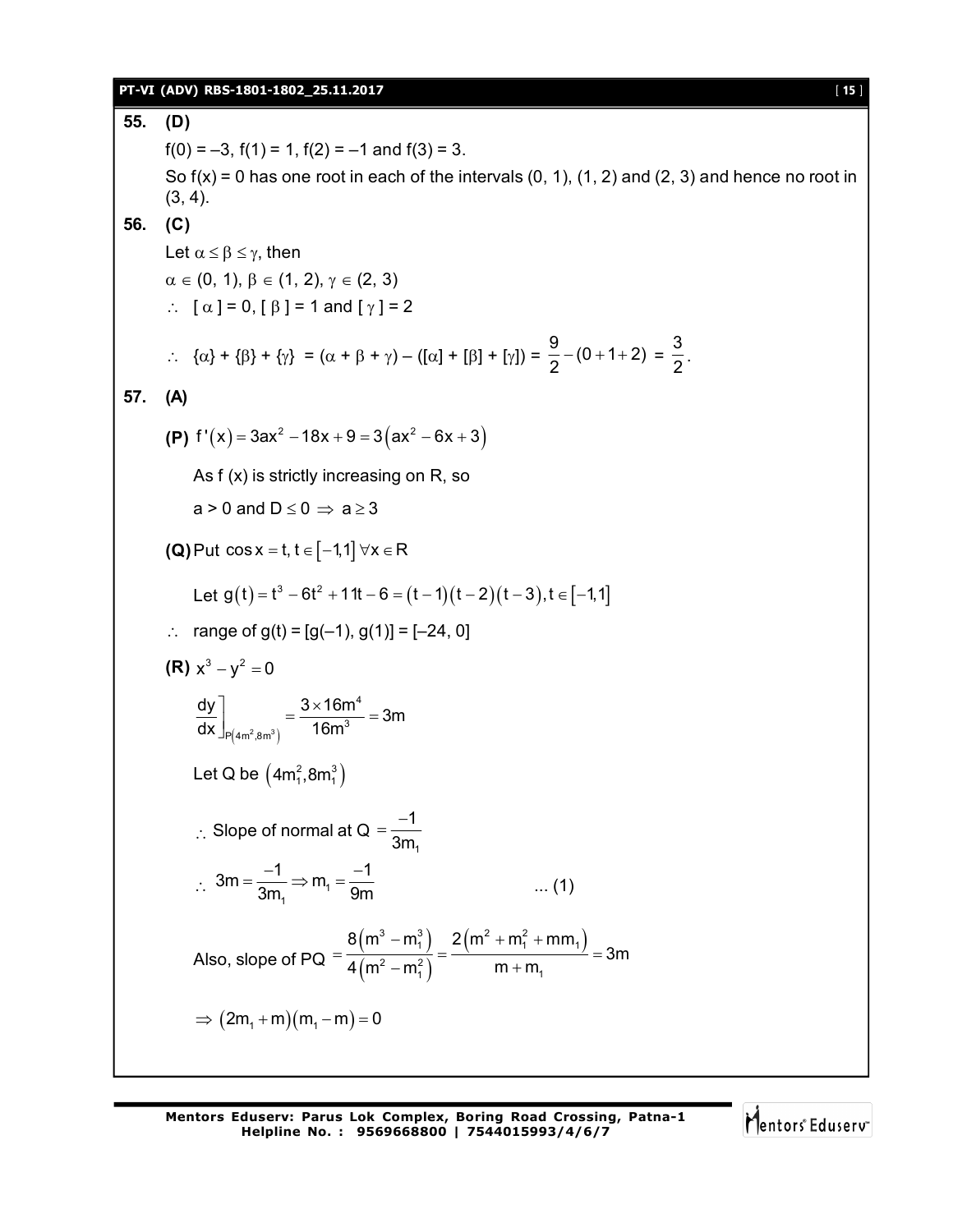[ **16** ] **PT-VI (ADV) RBS-1801-1802\_25.11.2017**

$$
2\left(\frac{-1}{9m}\right)+m=0 \Rightarrow m^2 = \frac{2}{9}
$$
\n**(S)** (sin θ – cos θ)(tan θ + cot θ) = 2  
\n
$$
\Rightarrow \frac{sin θ - cos θ}{sin θ cos θ}
$$
\n
$$
= 2
$$
\nLet y = sin θ – cos θ  
\n∴ y = 1 – y<sup>2</sup> ⇒ y<sup>2</sup> + y – 1 = 0 ⇒ y =  $\frac{-1 ± \sqrt{5}}{2}$   
\n∴ y = sin θ – cos θ =  $\left(\frac{\sqrt{5} - 1}{2}\right)$   
\n
$$
(sin θ + cos θ)(tan θ – cot θ) = (sin θ + cos θ) \frac{(sin2 θ – cos2 θ)}{sin θ cos θ}
$$
\n
$$
= \frac{(1+1-y2)y}{\frac{y}{2}} = \frac{2y(1+y)}{y} = \sqrt{5}+1
$$
\n**58.** (B)  
\n**P.** Let x = 4 cos θ, y = 3 sin θ, than x + y = 4 cos θ + 3 sin θ ≤ 5  
\n∴ log<sub>5</sub>(x + y) ≤ 1  
\nQ. ∴ 2<sup>√60<sub>3</sub> = (2<sup>10q<sub>2</sub>3) <sup>1</sup>√60<sub>3</sub> = 3<sup>√60<sub>3</sub>2</sup> and 3<sup>√60<sub>3</sub>2</sup> – 2<sup>10q<sub>3</sub>3</sup> = 2 – 3 = –1  
\n∴ α + β = 3 and αβ = 2  
\n⇒ α<sup>2</sup> + αβ + β<sup>2</sup> = (α + β)<sup>2</sup> – αβ = 7  
\n**R.** 3log<sub>18</sub> 96 log<sub>12</sub> 3 + log<sub>18</sub> 96 + 3log<sub>12</sub> 3  
\n= (log<sub>18</sub> 96 + 1)(3log<sub>12</sub> 3 + 1) – 1  
\n= log<sub>18</sub>(96×18). log<sub>12</sub>(27×12) – 1  
\n= (3log<sub>18</sub> 12)(2log<sub>12</sub> 18) – 1</sup></sup>

Mentors<sup>e</sup> Eduserv<sup>-</sup>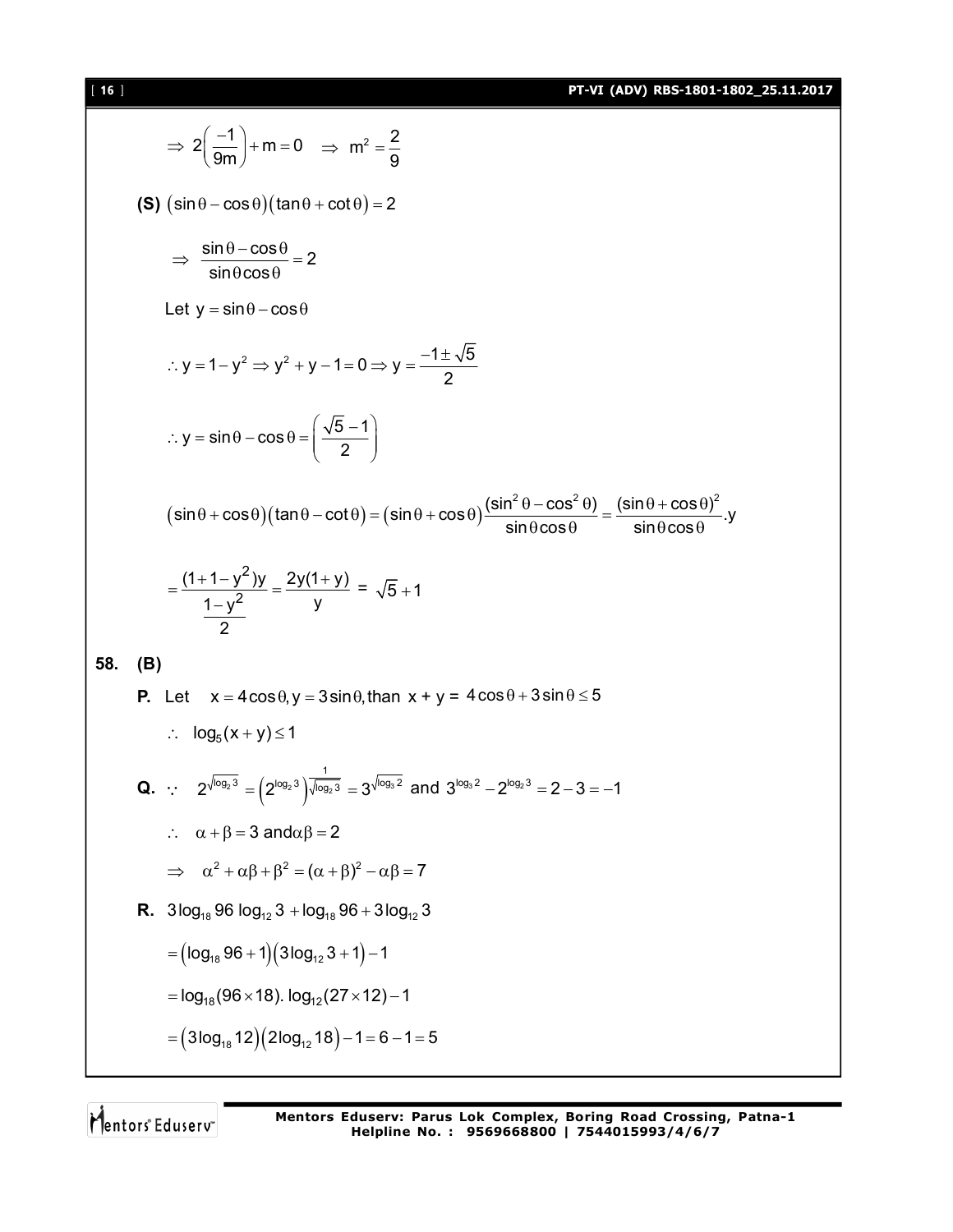5. 2<sup>[x<sub>0,3</sub>] → <sup>[x<sub>0,4</sub>]} y</sup> ⇒ log<sub>4</sub> 3 ln 2 = log<sub>4</sub> y ln y  
\n⇒ (ln x) (ln y)<sup>2</sup> = ln 2ln 3ln 5  
\nsimilary, 3<sup>[x<sub>0,5</sub>] = x<sup>[x<sub>0,2</sub>]} (ln x)<sup>2</sup>(ln y) = ln 2ln 3ln 5  
\n∴ (ln x)(ln y)<sup>2</sup> = (ln x)<sup>2</sup>(ln y) ⇒ ln y = ln x ⇒ x = y  
\n∴ 
$$
\frac{(x[x0,3]+y[x0]+y2)}{x[x0]+y2]} = \frac{(x + x)2}{x2 + x2} = 2
$$
  
\n59. (C)  
\n(P) f(x) = sin<sup>-1</sup> x  
\n
$$
\lim_{x \to \frac{1}{2}} f(3x-4x3) = \ell - 3\left(\lim_{x \to \frac{1}{2}} f(x)\right)
$$
\n⇒  $\ell = \pi$  [ℓ] = 3  
\n(Q) sin  $\left(\frac{1}{2}\left(\tan^{-1} x\left(\frac{2x}{1-x2}\right)\right) - \tan^{-1} x\right)$  tan<sup>-1</sup> x  
\n
$$
\sin \left(\frac{1}{2}(\tan^{-1} (\tan 2\theta)) - \theta\right)
$$
 sin(θ – π/2 – θ) = sin π/2 = -1  
\n(R) Domain of given question is x = -1 and 1 and x = 1 satisfy the equation  
\n(S) tan<sup>-1</sup> x + tan<sup>-1</sup>  $\frac{1}{x}$  =  $-\frac{\pi}{2}$  when x < 0  
\n60. (A)  
\nP. Eqn. of tangent at (2cos θ, √3 sin θ) is  $\frac{x}{2}$ cos θ +  $\frac{y}{\sqrt{3}}$  sin θ = 1. Mid point (h,k) of portion of  
\ntangent between coordinate axes is (sec θ,  $\frac{\sqrt{3}}{2}$  coseceθ)  
\n∴ h = sec θ, k =  $\frac{\sqrt{3}}{2}$  cosecθ  
\n⇒  $\frac{1}{h^2$</sup></sup></sup> 

Mentors<sup>e</sup> Eduserv<sup>-</sup>